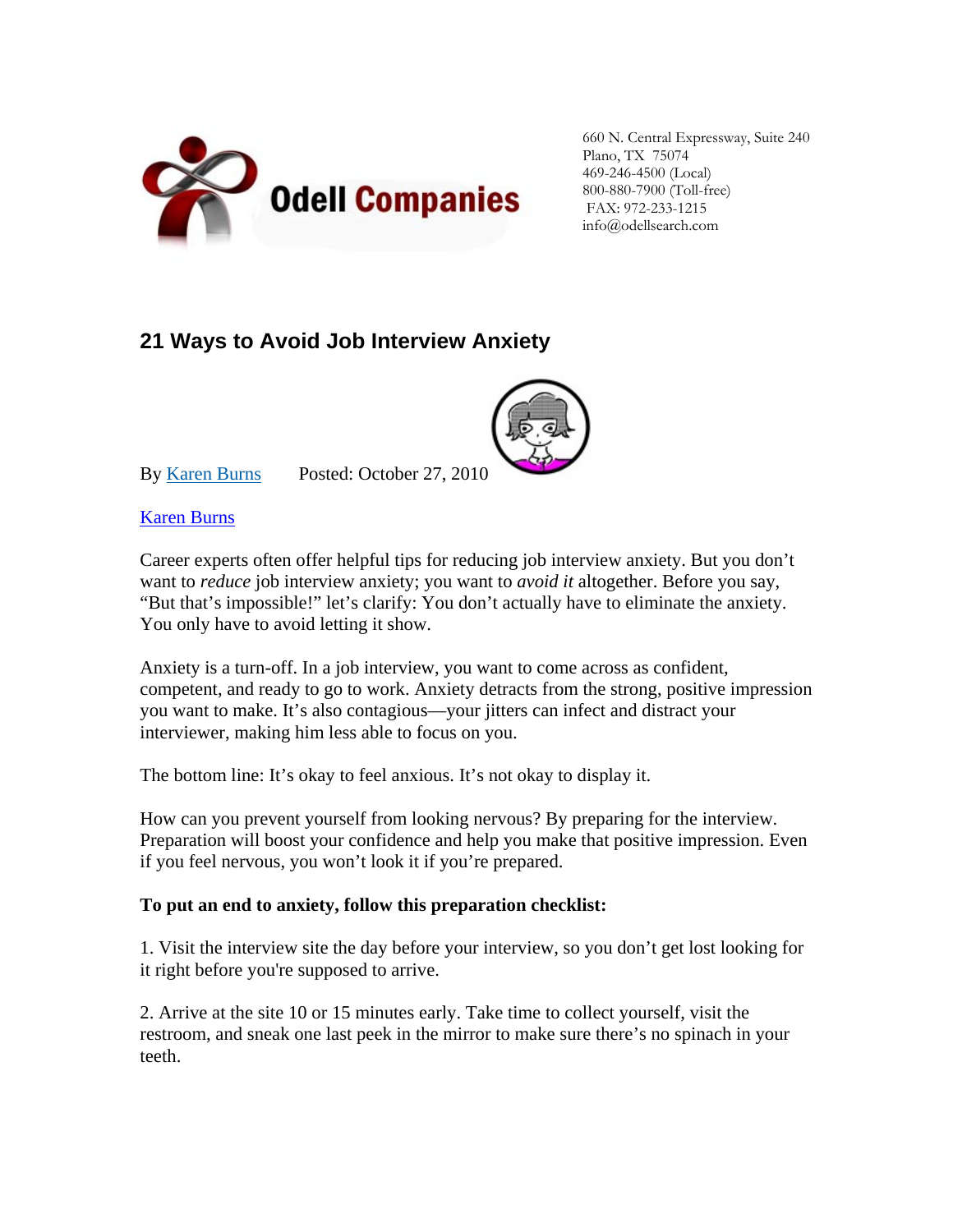3. Thoroughly research the company and the position you're seeking within it. This is huge. Read newspapers, magazines, and blogs. Talk with industry insiders. Study the employer's website. The more you know, the better prepared you'll be.

4. When the interview is arranged, try to find out who you'll be talking to. The project manager? An HR manager? If you know who you'll be meeting with, you can better prepare for that conversation. But be flexible. This could change at the last minute.

5. Make sure what you plan to wear is clean, in good condition, fits you properly, and suits the environment where you seek to work. The classic tip is to visit the workplace, check out how people there dress, and then wear something a little nicer.

6. Get enough sleep the night before. If you can't actually sleep, then at least get some rest.

7. Exercise that morning. Feeling better physically translates to feeling better mentally, and exercise helps project energy.

8. Eat breakfast that morning. You'll need the fuel; besides, you don't want your stomach growling mid-interview. Go easy on the caffeine.

9. Make a list of questions to ask the interviewer, and bring them with you. That way you won't draw a blank when asked if you have any questions.

10. Identify your strengths. Practice talking about them. Knowing your worth can make you feel more confident.

11. Identify your weaknesses. Practice ways of talking about them that are honest, yet also put you in the best possible light.

12. Practice talking about why and how you left your last job. The tone you use is important here. Try to keep it positive.

13. Here's a biggie: Practice talking about what you, specifically, can offer this employer. You do this by relating your strengths to what you know about the company's needs.

14. During the interview, focus on your interviewer. Listen carefully. Take notes. Ask questions. Putting your attention on someone other than yourself is a time-tested way to "forget" anxiety.

15. Breathe from your diaphragm. Long, deep breaths, before and during the interview, will steady you.

16. Think of this meeting not as an interrogation, or even as an interview, but as a conversation. You are two people working toward the same goal—filling a need.